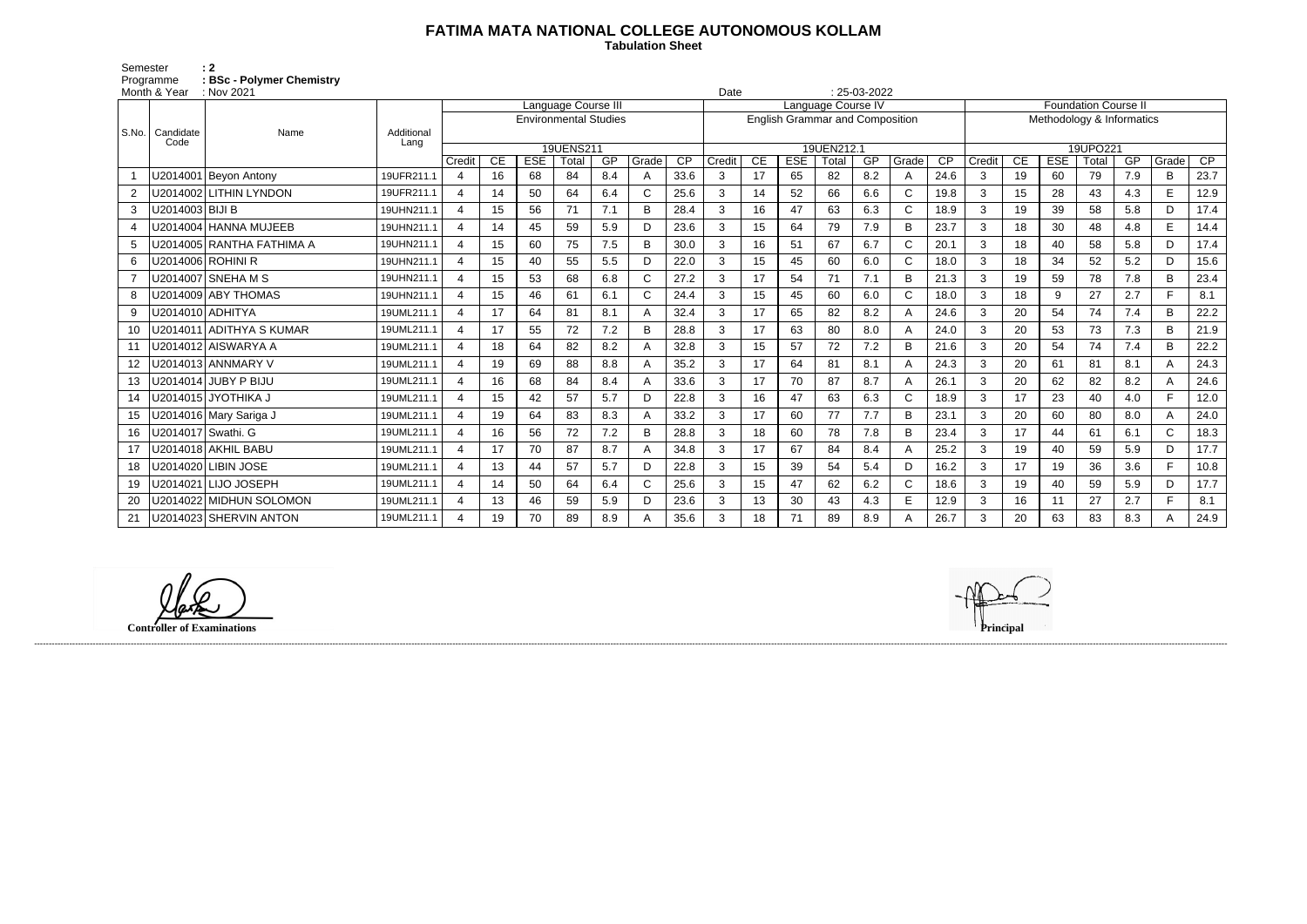|                |                    | Name                      | Additional<br>Lang | <b>Complementary Course III</b> |          |                  |             |           |                                              |                        |                          | <b>Complementary Course IV</b> |                               |             |           |              |      |  |  |
|----------------|--------------------|---------------------------|--------------------|---------------------------------|----------|------------------|-------------|-----------|----------------------------------------------|------------------------|--------------------------|--------------------------------|-------------------------------|-------------|-----------|--------------|------|--|--|
|                |                    |                           |                    |                                 |          |                  |             |           | Calculus with applications in Chemistry - II | <b>Thermal Physics</b> |                          |                                |                               |             |           |              |      |  |  |
| S.No.          | Candidate<br>Code  |                           |                    |                                 |          |                  |             |           |                                              |                        |                          |                                |                               |             |           |              |      |  |  |
|                |                    |                           |                    | 19UMM231.2                      |          |                  |             |           |                                              |                        |                          |                                | 19UPH231.2<br>$\overline{CP}$ |             |           |              |      |  |  |
| -1             |                    | U2014001 Beyon Antony     | 19UFR211.1         | Credit<br>3                     | CE<br>20 | <b>ESE</b><br>63 | Total<br>83 | GP<br>8.3 | Grade<br>Α                                   | CP<br>24.9             | Credit<br>$\overline{2}$ | $\overline{CE}$<br>17          | <b>ESE</b><br>29              | Total<br>46 | GP<br>4.6 | Grade<br>E   | 9.2  |  |  |
|                |                    |                           |                    |                                 |          |                  |             |           |                                              |                        |                          |                                |                               |             |           |              |      |  |  |
| $\overline{2}$ | U2014002           | <b>LITHIN LYNDON</b>      | 19UFR211.1         | 3                               | 10       | $\Omega$         | 10          | 1.0       | F                                            | 3.0                    | $\overline{2}$           | 17                             | 9                             | 26          | 2.6       | F            | 5.2  |  |  |
| 3              | U2014003 BIJI B    |                           | 19UHN211.1         | 3                               | 20       | 50               | 70          | 7.0       | B                                            | 21.0                   | $\overline{2}$           | 18                             | 56                            | 74          | 7.4       | B            | 14.8 |  |  |
| 4              |                    | U2014004 HANNA MUJEEB     | 19UHN211.1         | 3                               | 17       | 10               | 27          | 2.7       | F                                            | 8.1                    | $\overline{2}$           | 17                             | 54                            | 71          | 7.1       | B            | 14.2 |  |  |
| 5              |                    | U2014005 RANTHA FATHIMA A | 19UHN211.1         | 3                               | 20       | 14               | 34          | 3.4       | F                                            | 10.2                   | $\overline{2}$           | 19                             | 55                            | 74          | 7.4       | B            | 14.8 |  |  |
| 6              |                    | U2014006 ROHINI R         | 19UHN211.1         | 3                               | 20       | 50               | 70          | 7.0       | B                                            | 21.0                   | $\overline{2}$           | 17                             | 35                            | 52          | 5.2       | D            | 10.4 |  |  |
| 7              |                    | U2014007 SNEHA M S        | 19UHN211.1         | 3                               | 15       | 56               | 71          | 7.1       | B                                            | 21.3                   | $\overline{2}$           | 18                             | 49                            | 67          | 6.7       | C            | 13.4 |  |  |
| 8              |                    | U2014009 ABY THOMAS       | 19UHN211.1         | 3                               | 20       | $\Omega$         | 20          | 2.0       | F                                            | 6.0                    | $\overline{2}$           | 18                             | 15                            | 33          | 3.3       | F            | 6.6  |  |  |
| 9              | U2014010 ADHITYA   |                           | 19UML211.1         | 3                               | 20       | 40               | 60          | 6.0       | C                                            | 18.0                   | $\overline{2}$           | 19                             | 65                            | 84          | 8.4       | Α            | 16.8 |  |  |
| 10             |                    | U2014011 ADITHYA S KUMAR  | 19UML211.1         | 3                               | 20       | 57               | 77          | 7.7       | B                                            | 23.1                   | $\overline{2}$           | 19                             | 49                            | 68          | 6.8       | C            | 13.6 |  |  |
| 11             |                    | U2014012 AISWARYA A       | 19UML211.1         | 3                               | 17       | 5                | 22          | 2.2       | E                                            | 6.6                    | $\overline{2}$           | 18                             | 39                            | 57          | 5.7       | D            | 11.4 |  |  |
| 12             |                    | U2014013 ANNMARY V        | 19UML211.1         | 3                               | 20       | 55               | 75          | 7.5       | B                                            | 22.5                   | $\overline{2}$           | 18                             | 53                            | 71          | 7.1       | B            | 14.2 |  |  |
| 13             |                    | U2014014 JUBY P BIJU      | 19UML211.1         | 3                               | 20       | 70               | 90          | 9.0       | $A+$                                         | 27.0                   | $\overline{2}$           | 20                             | 50                            | 70          | 7.0       | B            | 14.0 |  |  |
| 14             |                    | U2014015 JYOTHIKA J       | 19UML211.1         | 3                               | 18       | 28               | 46          | 4.6       | E                                            | 13.8                   | $\overline{2}$           | 18                             | 22                            | 40          | 4.0       | F.           | 8.0  |  |  |
| 15             |                    | U2014016 Mary Sariga J    | 19UML211.1         | 3                               | 18       | 44               | 62          | 6.2       | $\mathsf{C}$                                 | 18.6                   | $\overline{2}$           | 18                             | 50                            | 68          | 6.8       | $\mathsf{C}$ | 13.6 |  |  |
| 16             | U2014017 Swathi. G |                           | 19UML211.1         | 3                               | 20       | 29               | 49          | 4.9       | E                                            | 14.7                   | $\overline{2}$           | 18                             | 22                            | 40          | 4.0       | F.           | 8.0  |  |  |
| 17             |                    | U2014018 AKHIL BABU       | 19UML211.1         | 3                               | 20       | 40               | 60          | 6.0       | C                                            | 18.0                   | $\overline{2}$           | 18                             | 49                            | 67          | 6.7       | $\mathsf{C}$ | 13.4 |  |  |
| 18             | U2014020           | <b>LIBIN JOSE</b>         | 19UML211.1         | 3                               | 20       | 8                | 28          | 2.8       | F                                            | 8.4                    | $\overline{2}$           | 20                             | 10                            | 30          | 3.0       | F            | 6.0  |  |  |
| 19             |                    | U2014021 LIJO JOSEPH      | 19UML211.1         | 3                               | 20       | 38               | 58          | 5.8       | D                                            | 17.4                   | $\overline{2}$           | 19                             | 28                            | 47          | 4.7       | E            | 9.4  |  |  |
| 20             |                    | U2014022 MIDHUN SOLOMON   | 19UML211.1         | 3                               | 15       | 10               | 25          | 2.5       | F                                            | 7.5                    | $\overline{2}$           | 17                             | 14                            | 31          | 3.1       | F.           | 6.2  |  |  |
| 21             |                    | U2014023 SHERVIN ANTON    | 19UML211.1         | 3                               | 20       | 76               | 96          | 9.6       | $A+$                                         | 28.8                   | $\overline{2}$           | 20                             | 71                            | 91          | 9.1       | $A+$         | 18.2 |  |  |

**Controller of Examinations Principal**

------------------------------------------------------------------------------------------------------------------------------------------------------------------------------------------------------------------------------------------------------------------------------------------------------------------------------------------------------------------------------------------------------------------------